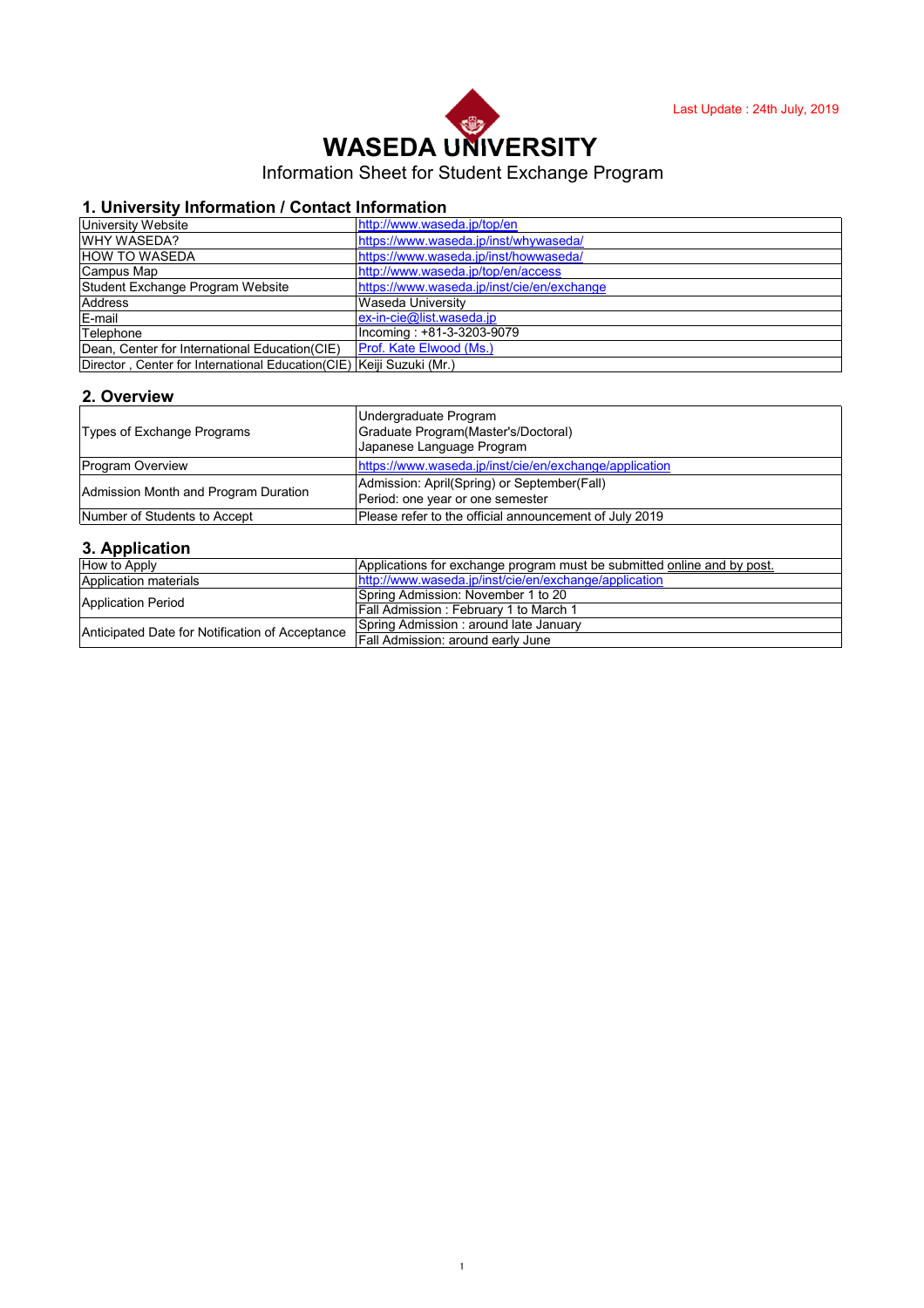#### **4. Academics**

| Academic Calendar and Time Table (as of<br>2019)             | https://www.waseda.jp/top/en/about/work/organizations/academic-affairs-division/academic-calendar                                                                                                                                                                                                          |  |                                                                                                                                                                                                                                                                                                                                                                                                                                                                                    |
|--------------------------------------------------------------|------------------------------------------------------------------------------------------------------------------------------------------------------------------------------------------------------------------------------------------------------------------------------------------------------------|--|------------------------------------------------------------------------------------------------------------------------------------------------------------------------------------------------------------------------------------------------------------------------------------------------------------------------------------------------------------------------------------------------------------------------------------------------------------------------------------|
|                                                              | Orientation:                                                                                                                                                                                                                                                                                               |  | Late March                                                                                                                                                                                                                                                                                                                                                                                                                                                                         |
|                                                              | Semester begins:                                                                                                                                                                                                                                                                                           |  | Early April                                                                                                                                                                                                                                                                                                                                                                                                                                                                        |
| <b>Spring Semester</b>                                       | Semester ends:                                                                                                                                                                                                                                                                                             |  | Early August                                                                                                                                                                                                                                                                                                                                                                                                                                                                       |
|                                                              | Summer break:                                                                                                                                                                                                                                                                                              |  | Early August to late September                                                                                                                                                                                                                                                                                                                                                                                                                                                     |
| <b>Fall Semester</b>                                         | Orientation:                                                                                                                                                                                                                                                                                               |  | Early September                                                                                                                                                                                                                                                                                                                                                                                                                                                                    |
|                                                              | Semester begins:                                                                                                                                                                                                                                                                                           |  | Late September                                                                                                                                                                                                                                                                                                                                                                                                                                                                     |
|                                                              | Winter break:                                                                                                                                                                                                                                                                                              |  | Late December to early January                                                                                                                                                                                                                                                                                                                                                                                                                                                     |
|                                                              | Semester ends:                                                                                                                                                                                                                                                                                             |  | Early February                                                                                                                                                                                                                                                                                                                                                                                                                                                                     |
|                                                              | Spring break:                                                                                                                                                                                                                                                                                              |  | Early February to late March                                                                                                                                                                                                                                                                                                                                                                                                                                                       |
| Exams                                                        | semester.                                                                                                                                                                                                                                                                                                  |  | It varies but normally begins in mid-July for spring semester and mid-January for fall                                                                                                                                                                                                                                                                                                                                                                                             |
|                                                              | Course List<br>(Requirement<br>s and Course<br>Lists)                                                                                                                                                                                                                                                      |  | https://www.waseda.jp/inst/cie/en/exchange/application                                                                                                                                                                                                                                                                                                                                                                                                                             |
| Course Lists and Syllabus Search                             | Syllabus<br>Search (JP)<br><b>Syllabus</b>                                                                                                                                                                                                                                                                 |  | https://www.wsl.waseda.jp/syllabus/JAA101.php                                                                                                                                                                                                                                                                                                                                                                                                                                      |
|                                                              | Search (EN)                                                                                                                                                                                                                                                                                                |  | https://www.wsl.waseda.jp/syllabus/JAA101.php?pLnq=en                                                                                                                                                                                                                                                                                                                                                                                                                              |
|                                                              | Before searching courses on Syllabus Search, please refer to the course list each<br>school offers, as not every course on Syllabus Search are available to exchange<br>students. Also, please be aware that the latest course lists and syllabus will be<br>released in right before the semester begins. |  |                                                                                                                                                                                                                                                                                                                                                                                                                                                                                    |
|                                                              |                                                                                                                                                                                                                                                                                                            |  | Course registration begins after arrival at Waseda. There is no pre-registration.<br>Please make sure to attend the academic orientation conducted by each school.                                                                                                                                                                                                                                                                                                                 |
|                                                              |                                                                                                                                                                                                                                                                                                            |  | Important information and instruction on course registration procedure will be given                                                                                                                                                                                                                                                                                                                                                                                               |
| <b>Course Registration</b>                                   | during the orienation by school faculty.                                                                                                                                                                                                                                                                   |  |                                                                                                                                                                                                                                                                                                                                                                                                                                                                                    |
|                                                              | basis.                                                                                                                                                                                                                                                                                                     |  | Some courses have limited availablity of seats. When the number of students<br>applying exceeds the capacity of the class, seats are to be allocated on a lottery                                                                                                                                                                                                                                                                                                                  |
| Number of Courses and Credits Per Semester                   | We recommend exchange students to take 7 courses per semester (14 credits). The<br>School of International Liberal Studies (SILS) has its own curriculum. Some<br>exchange students take as many as 20 courses (40 credits).                                                                               |  |                                                                                                                                                                                                                                                                                                                                                                                                                                                                                    |
| Courses Offered by Schools /<br>University-Wide Open Courses | school.                                                                                                                                                                                                                                                                                                    |  | Bascially exchange students are expected to select courses from those offered by<br>the school they will be affiliated with at Waseda. Therefore student's study plan (one<br>of the application documents) should be focused on studies within his/her affiliated                                                                                                                                                                                                                 |
|                                                              |                                                                                                                                                                                                                                                                                                            |  | In some cases, however, they may be permitted to take university-wide open<br>courses or ones offered by other schools as well. While some schools do not allow<br>students to take courses outside of the school/department at all. Please refer to the<br>program and course list for each school's policy.                                                                                                                                                                      |
| <b>Registration Rules</b><br>(Requirements and Course Lists) | https://www.waseda.jp/inst/cie/en/exchange/application                                                                                                                                                                                                                                                     |  |                                                                                                                                                                                                                                                                                                                                                                                                                                                                                    |
| Credit                                                       | With a few exceptions, the number of credits students will obtain from courses<br>basically are:<br>lecture-style course (90 minutes x 15 times): 2 credits<br>Japanese language course (90 minutes x 15 times): 1 credit                                                                                  |  |                                                                                                                                                                                                                                                                                                                                                                                                                                                                                    |
| <b>Official Transcripts</b>                                  |                                                                                                                                                                                                                                                                                                            |  | Grades will be announced in early March and early September (also available on<br>MyWaseda.) Then official transcripts will be issued and sent to the affiliated<br>university in May or October after the program is completed.                                                                                                                                                                                                                                                   |
|                                                              | Exchange students may submit a request to the faculty office on early notice for their<br>transcripts. Please ask the faculty staff for procedure.                                                                                                                                                         |  |                                                                                                                                                                                                                                                                                                                                                                                                                                                                                    |
| Language Support / Academic Advisor                          |                                                                                                                                                                                                                                                                                                            |  | International Community Center(ICC) provides language exchange programs that<br>encourage exchange students to practice/use Japanese via conversation session /<br>cultural exchange events etc. We offer WASEDA NIHONGO SUPPORT to<br>international students who are keen to develop Japanese language proficiency and<br>learning skills in their self-directed learning. School of International Liberal<br>Studies(SILS) has academic advisors to support in choosing courses. |